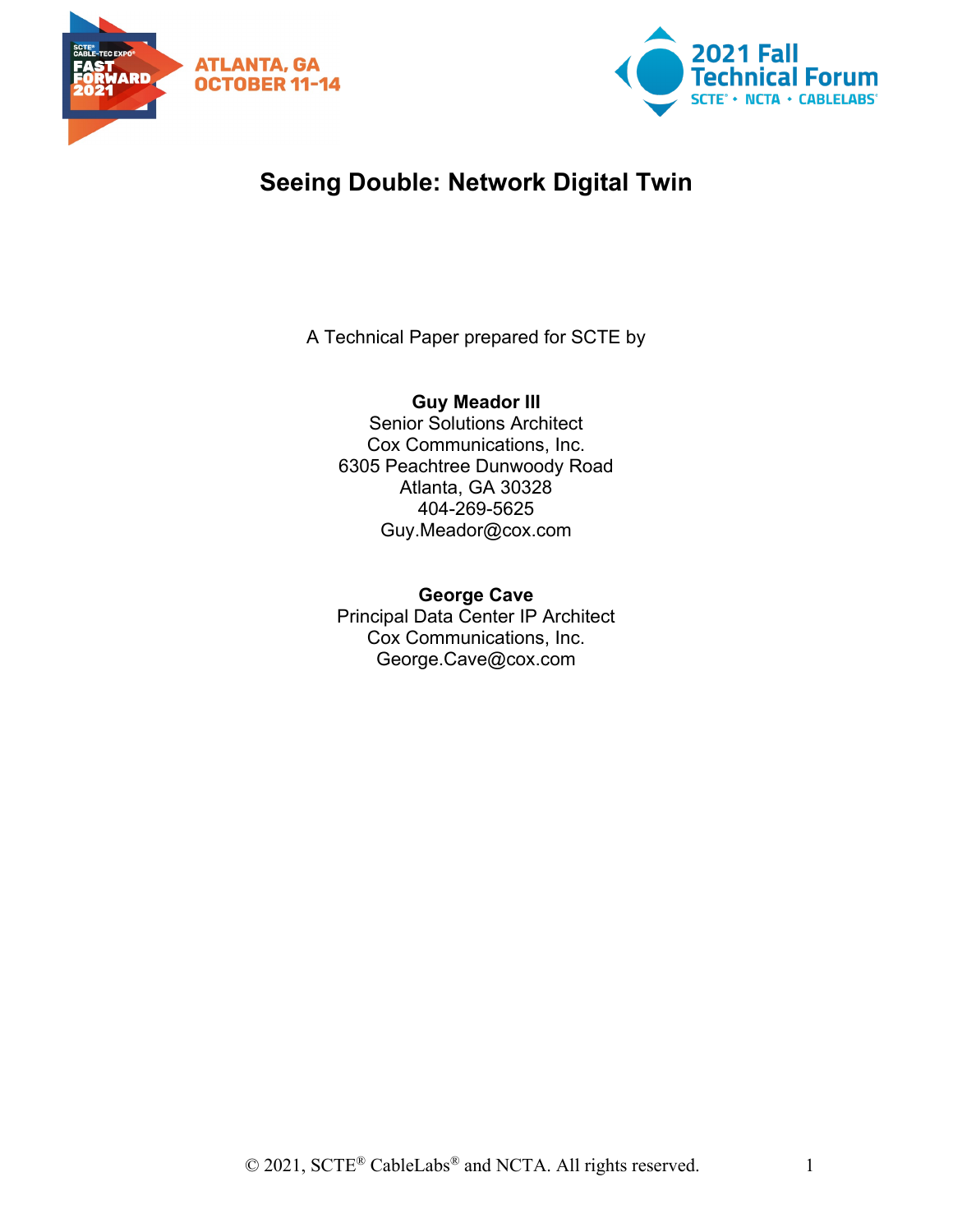



# **Table of Contents**

# **Title Page Number**

| $\int_0^{\infty} \frac{1}{2} \int_0^{\infty} \frac{1}{2} \int_0^{\infty} \frac{1}{2} \int_0^{\infty} \frac{1}{2} \int_0^{\infty} \frac{1}{2} \int_0^{\infty} \frac{1}{2} \int_0^{\infty} \frac{1}{2} \int_0^{\infty} \frac{1}{2} \int_0^{\infty} \frac{1}{2} \int_0^{\infty} \frac{1}{2} \int_0^{\infty} \frac{1}{2} \int_0^{\infty} \frac{1}{2} \int_0^{\infty} \frac{1}{2} \int_0^{\infty} \frac{$<br>$\mathbf{1}$ . |      |        |                                                                      |  |  |
|------------------------------------------------------------------------------------------------------------------------------------------------------------------------------------------------------------------------------------------------------------------------------------------------------------------------------------------------------------------------------------------------------------------------|------|--------|----------------------------------------------------------------------|--|--|
| 2 <sub>1</sub>                                                                                                                                                                                                                                                                                                                                                                                                         |      |        |                                                                      |  |  |
|                                                                                                                                                                                                                                                                                                                                                                                                                        | 2.1. |        |                                                                      |  |  |
|                                                                                                                                                                                                                                                                                                                                                                                                                        | 2.2. |        |                                                                      |  |  |
|                                                                                                                                                                                                                                                                                                                                                                                                                        | 2.3. |        |                                                                      |  |  |
|                                                                                                                                                                                                                                                                                                                                                                                                                        | 2.4  |        |                                                                      |  |  |
|                                                                                                                                                                                                                                                                                                                                                                                                                        | 2.5. |        |                                                                      |  |  |
| 3.                                                                                                                                                                                                                                                                                                                                                                                                                     |      |        |                                                                      |  |  |
|                                                                                                                                                                                                                                                                                                                                                                                                                        | 3.1. |        |                                                                      |  |  |
|                                                                                                                                                                                                                                                                                                                                                                                                                        | 3.2. |        |                                                                      |  |  |
|                                                                                                                                                                                                                                                                                                                                                                                                                        |      | 3.2.1  |                                                                      |  |  |
|                                                                                                                                                                                                                                                                                                                                                                                                                        |      | 3.2.2. | Network database - searchable codex of devices and linkages 14       |  |  |
|                                                                                                                                                                                                                                                                                                                                                                                                                        |      | 3.2.3. |                                                                      |  |  |
|                                                                                                                                                                                                                                                                                                                                                                                                                        | 3.3. |        |                                                                      |  |  |
|                                                                                                                                                                                                                                                                                                                                                                                                                        |      | 3.3.1. |                                                                      |  |  |
|                                                                                                                                                                                                                                                                                                                                                                                                                        |      | 3.3.2. |                                                                      |  |  |
|                                                                                                                                                                                                                                                                                                                                                                                                                        | 3.4. |        |                                                                      |  |  |
|                                                                                                                                                                                                                                                                                                                                                                                                                        |      | 3.4.1  |                                                                      |  |  |
|                                                                                                                                                                                                                                                                                                                                                                                                                        |      | 3.4.2. |                                                                      |  |  |
|                                                                                                                                                                                                                                                                                                                                                                                                                        |      | 3.4.3. | Use of network queries to identify misconfigured network devices  17 |  |  |
|                                                                                                                                                                                                                                                                                                                                                                                                                        | 3.5. |        |                                                                      |  |  |
|                                                                                                                                                                                                                                                                                                                                                                                                                        |      | 3.5.1  |                                                                      |  |  |
|                                                                                                                                                                                                                                                                                                                                                                                                                        |      | 3.5.2. | Assigning overall responsibility/technical advocacy for map(s) 18    |  |  |
|                                                                                                                                                                                                                                                                                                                                                                                                                        |      | 3.5.3. |                                                                      |  |  |
| 4                                                                                                                                                                                                                                                                                                                                                                                                                      |      |        |                                                                      |  |  |
|                                                                                                                                                                                                                                                                                                                                                                                                                        |      |        |                                                                      |  |  |
|                                                                                                                                                                                                                                                                                                                                                                                                                        |      |        |                                                                      |  |  |

# **List of Figures**

| Title | <b>Page Number</b> |
|-------|--------------------|
|       |                    |
|       |                    |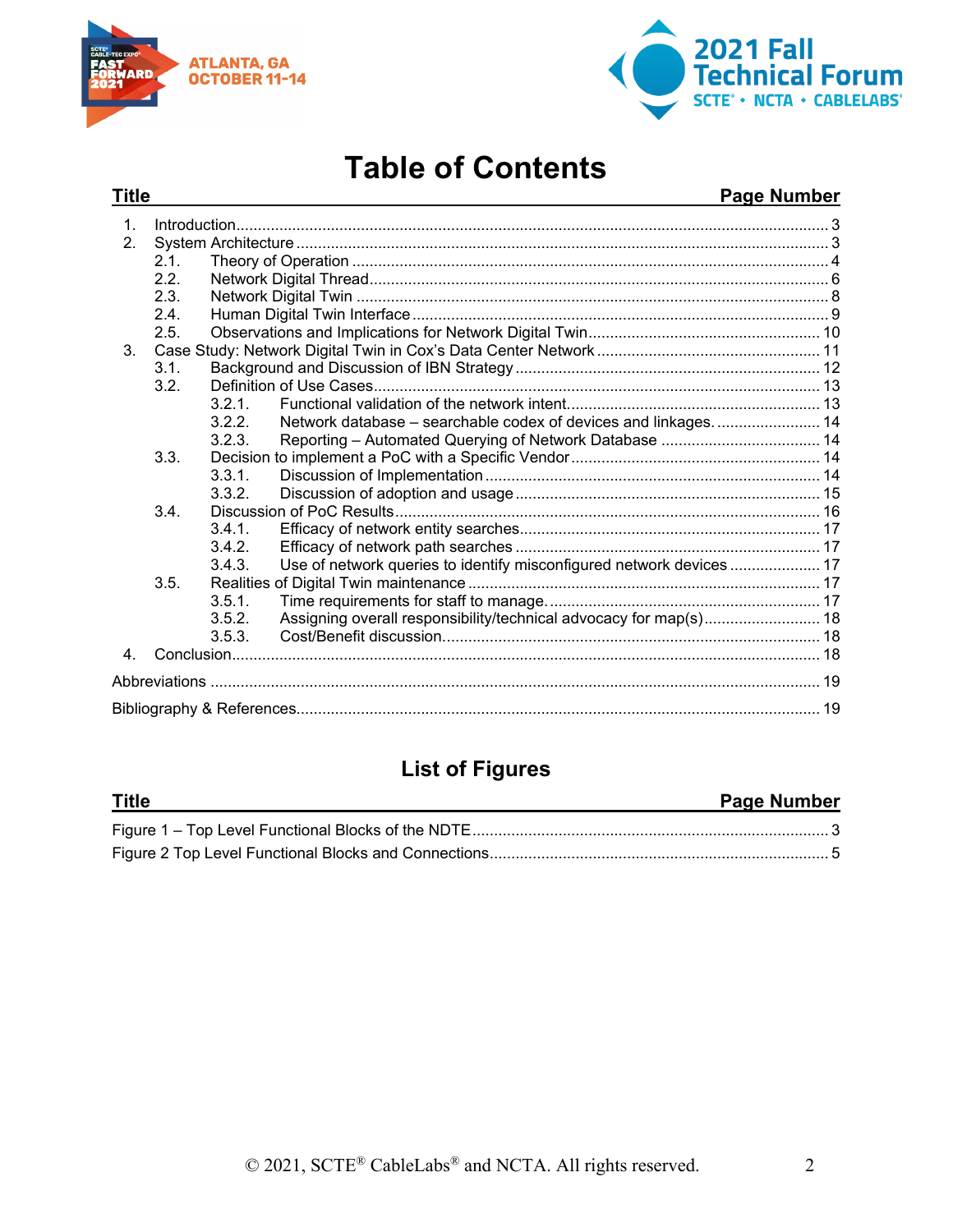



# <span id="page-2-0"></span>**1. Introduction**

Operators are facing disruptive change to their networks driven by technological and business forces. The business seeks to increase innovation, reduce costs, and manage risk while network technologies including virtualization, software defined networking, streaming telemetry, and automation drive additional complexity into the network. Typically, an operator's functional disciplines such as engineering, operations, analytics, and planning each have separate, uncoordinated views of the network with sometimes overlapping, sometimes disjoint, data, leading to inefficiencies and uncertainty. Network Digital Twin provides a comprehensive view of the network, combining disparate data sources such as telemetry, monitoring, inventory, provisioning, analytics, planning, and network automation with variable-fidelity models of equipment, network functions, network services, network operations, and analytics, creating a separate digital representation of the live network. The network digital twin is an integrated, consistent, comprehensive, lively, and accurate model of the network and its constituents, connected to and representing the state and behaviors of the actual entities of the operating network. Operators use the network digital twin through the accompanying dynamic views and visualizations to better understand the state and behaviors of the network and, through manipulation of the digital twin, affect changes in the actual network. Functional disciplines within the operator's organization use the network digital twin to break down data silos and leverage the consistent model of the network as the basis for their individual missions. The paper addresses the formation, concepts, and implications of digital twins and their application to the operator's network, including an example from Cox's application of aspects of digital twin to our data center network.

# <span id="page-2-1"></span>**2. System Architecture**

The three top-level functional building blocks of the network digital twin functional ecosystem are depicted in [Figure 1.](#page-2-2) The functional building blocks have significant internal composition (other functional blocks) and form an enduring basis for multiple logical and physical architectures. This architecture description, therefore, provides discussion, primarily, of key aspects of a functional architecture for network digital twin.



<span id="page-2-2"></span>**Figure 1 – Top Level Functional Blocks of the NDTE**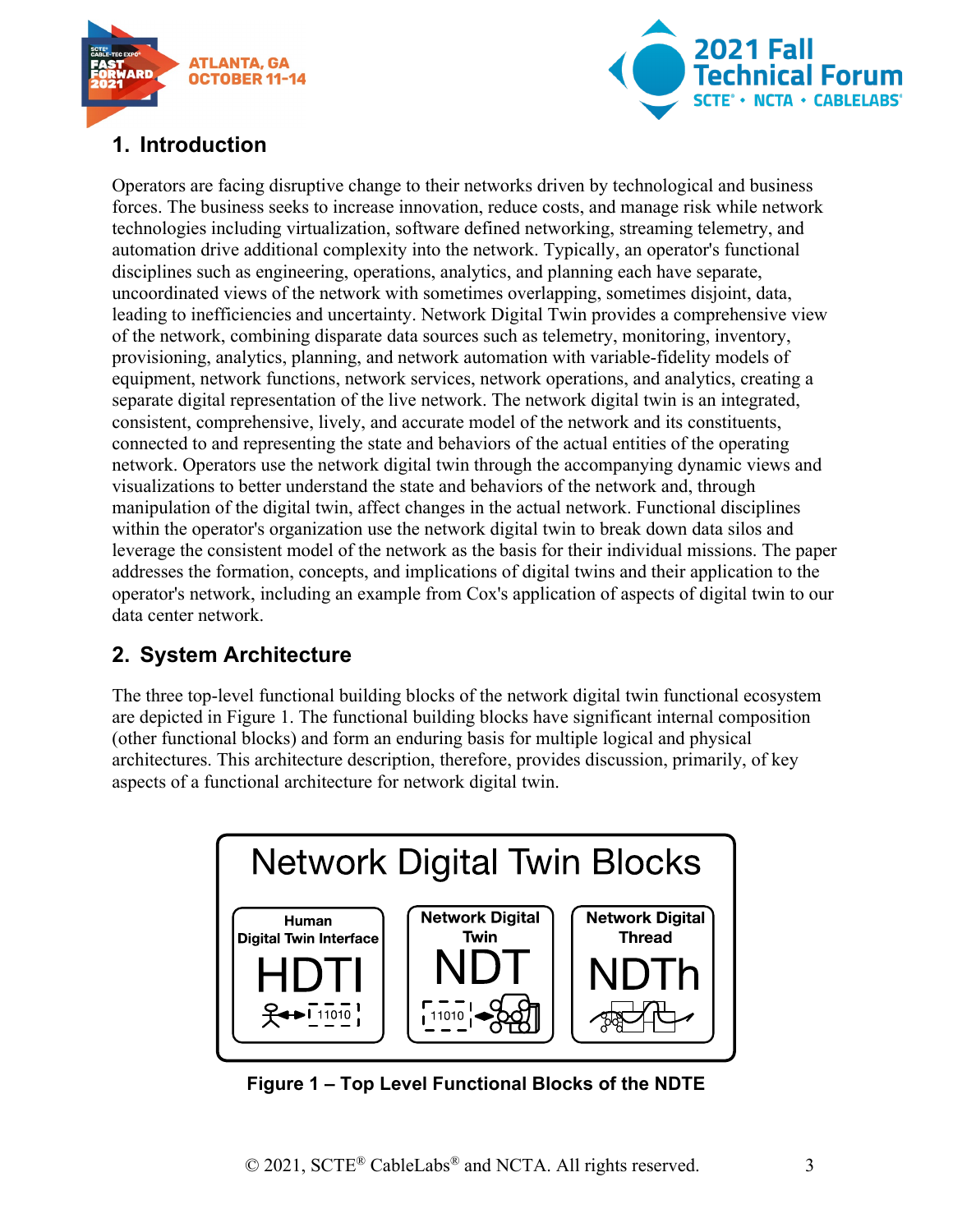



The top-level functional building blocks of the Network Digital Twin Ecosystem (NDTE) are the Network Digital Thread (NDTh), the Network Digital Twin (NDT) itself, and the Human Digital Twin Interface (HDTI). These three top level building blocks work in concert to provide a transformative approach to the creation and operation of the network.

**Network Digital Thread**: The network digital thread contains engineering models for the network and its constituent subsystems and interfaces. Also included are any document-based information, specifications, drawings, images, and non-operational data relevant for the network that are created across the system development life cycle (SDLC), such as design and planning information.

**Network Digital Twin**: A network digital twin is a unified executing engineering model of an operating network entity coupled with normalized data pertaining to the actual operating network entity with which it is associated. The network digital twin can be queried and manipulated separately from the actual operating network entity, with the option for those manipulations to affect changes at the operating network entity. Network digital twins can be created to represent network entities at the logical, virtual, or service layer, as well as composites of any of these (including an entire network).

**Human Digital Twin Interface**: The human digital twin interface is a human-machine interface (HMI) providing the capability for a person to interact with one or more digital twin instances. It provides dynamic visualization of the digital twin instance and related data and supports humandriven query and intent-based manipulation.

# <span id="page-3-0"></span>**2.1. Theory of Operation**

The prototypical top-level functional connections and information flow between the network digital twin functional building blocks and the operating network entity are shown in [Figure 2,](#page-4-0) adding an additional functional block to the mix: the Actual Twin (AT).

**Actual Twin**: The actual twin is the physical, virtual, or logical instance that is a counterpart to a digital twin instance. Examples of actual twins for the network include a network router appliance, a router network function in a virtual machine or container, and a layer 3 virtual private network (VPN) service.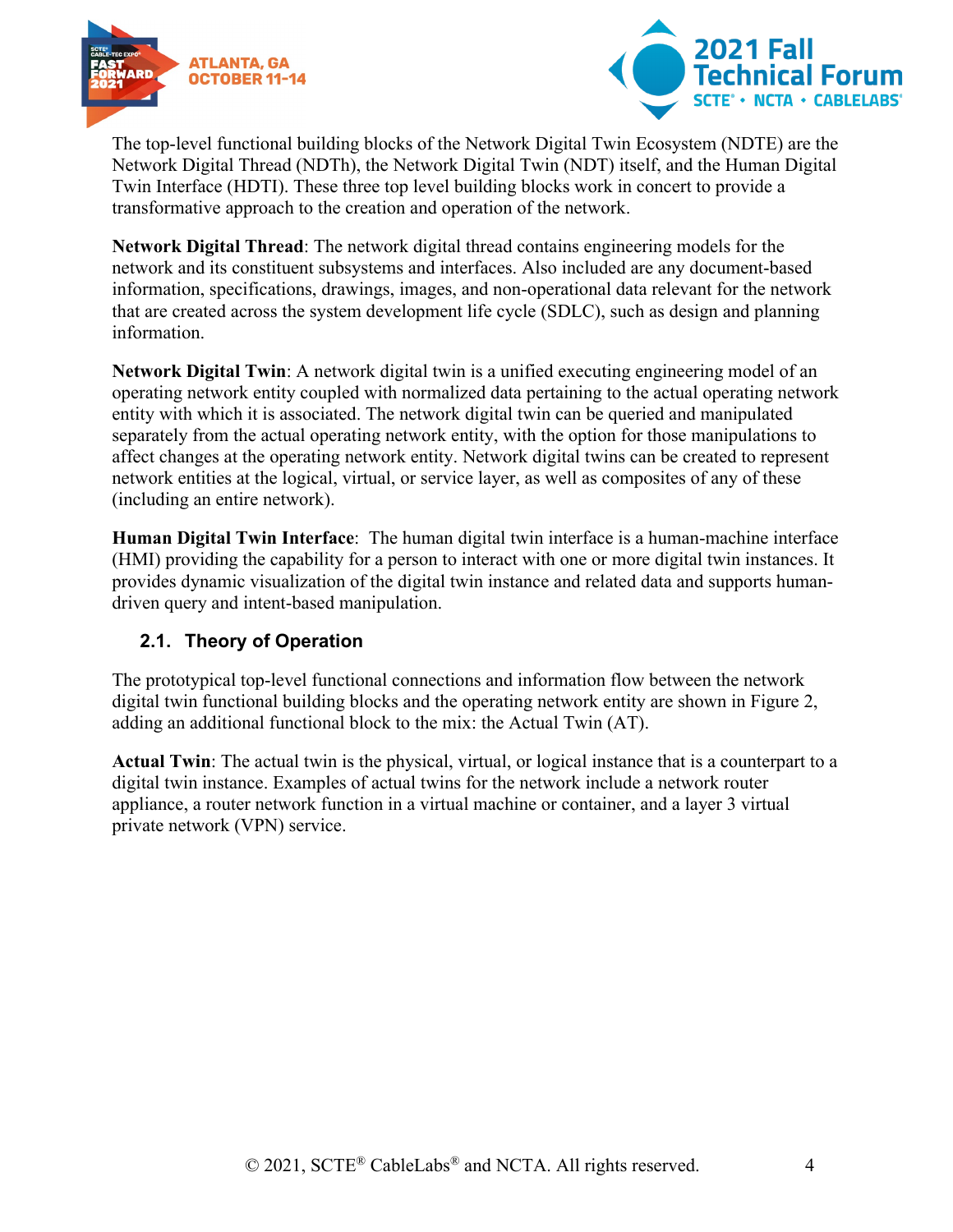





# **Figure 2 Top Level Functional Blocks and Connections**

<span id="page-4-0"></span>An overview of the theory of operation for a prototypical network operations situation using network digital twin is as follows.

An executable NDT instance is created with an integrated set of models pertaining to a specific type of network entity, e.g., the type of AT, in a given role in the operating network. The models are drawn from the Network Digital Thread, which is the authoritative source for this information. The NDT is also pre-initialized with data pertaining to operational intent for the instance.

The NDT instance is associated with an actual entity instance in the operating network, e.g. the AT. Telemetry data pertaining to the AT flows from the AT and other systems into the NDT. The telemetry data could be from streaming telemetry, monitoring systems, element managers, and other such intermediaries. The telemetry data is used to update the state of the NDT, causing the dynamic executing model to be evaluated, updated, and to react to the changing conditions of the AT. For example, the NDT may detect model constraint violations, a variance between operational intent and current state, or other such issues.

If the NDT models are constructed to provide control capabilities for the AT, then control signals are sent as needed toward the AT. The control signals could take many forms, depending on the specific implementation. The control signals could be of types such as configuration changes, commands, signals to intervening systems, and events. Incorporating this kind of model into the NDT provides intent-based closed loop control for the network.

The HDTI provides the user/operator experience for the NDT and the Network Digital Thread. It allows the user to see various static and dynamic views of various kinds pertaining to the network digital twin that are updated during operations. It also enables queries to be performed and the ability to express operational intent and other control input from the user perspective.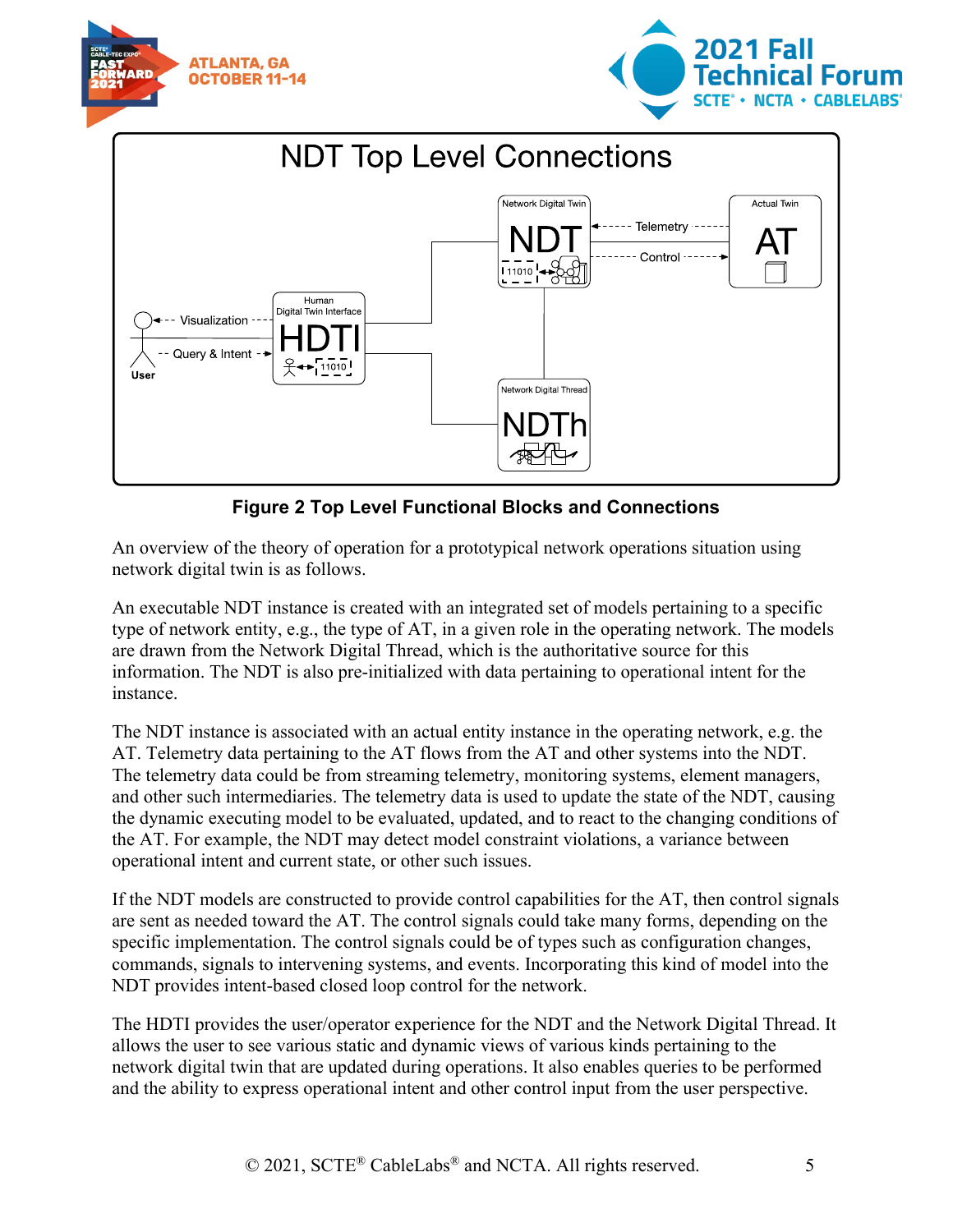



Ideally, any technical information from the Network Digital Thread is linked with the NDT and can be discovered and viewed using the HDTI environment.

# <span id="page-5-0"></span>**2.2. Network Digital Thread**

Network Digital Thread encompasses the engineering and analytical models for the network created across the entire system development life cycle (SDLC). The network digital thread building block is the digital thread created through digital engineering, with the subject being the operator's network.

The INCOSE Systems Engineering Body of Knowledge (SEBoK) states, in part, that digital engineering "…is the creation of computer readable models to represent all aspects of the system and to support all the activities for the design, development, manufacture, and operation of the system throughout its lifecycle. These computer models would have to be based on shared data schemata so that in effect a digital thread integrates all the diverse stakeholders involved…"; and further, "Everything from documenting requirements, technical reviews, architecture design, and so forth would be based on the models in a digital engineering environment (Vaneman and Carlson, 2019). The digital thread would be the authoritative source of truth concerning the system data." - [SEBoK/Digital Engineering].

The network digital thread contains engineering models for the network and its constituent subsystems, properties, interfaces, protocols, behaviors, and data. These models range across multiple disciplines, including network engineering, facilities engineering, reliability engineering, systems security engineering, software engineering, network planning, and operations engineering, to name but a few. The various discipline-specific models are all aligned and connected through the common context and consistency established and maintained in systems engineering models.

Within the engineering disciplines, a major class of model in the network digital thread are those models addressing forward engineering concerns. These models capture the "as-specified", and "as-designed" aspects for the network, addressing, for example, structural, behavioral, functional, non-functional, and operational concerns. In addition to the models that capture specifications and design decisions, this class of model also includes the accompanying engineering analysis models and engineering/test data sets.

Models of the forward engineering class are necessary to establish a correct model of the network as it is intended to be. They establish the interfaces, protocols, behaviors, data formats, and other characteristics of the network and its constituent subsystems, separate and independent of any hardware and software implementation. They are integral to the simulation, emulation, operational characterization, and operational control capabilities of NDT, forming the rational basis with which the live operational data is normalized and paired with the NDT.

One example of a forward engineering model relevant to NDT is a network engineering model for network layer 2-4 network functions, connections, configurations, and behaviors. A formal model is prepared for the functionality, interfaces, and behaviors of a give type of network function (ex. router forwarding), with the model providing state variable and state transition definitions, configuration parameter definitions, and the effect of configuration on those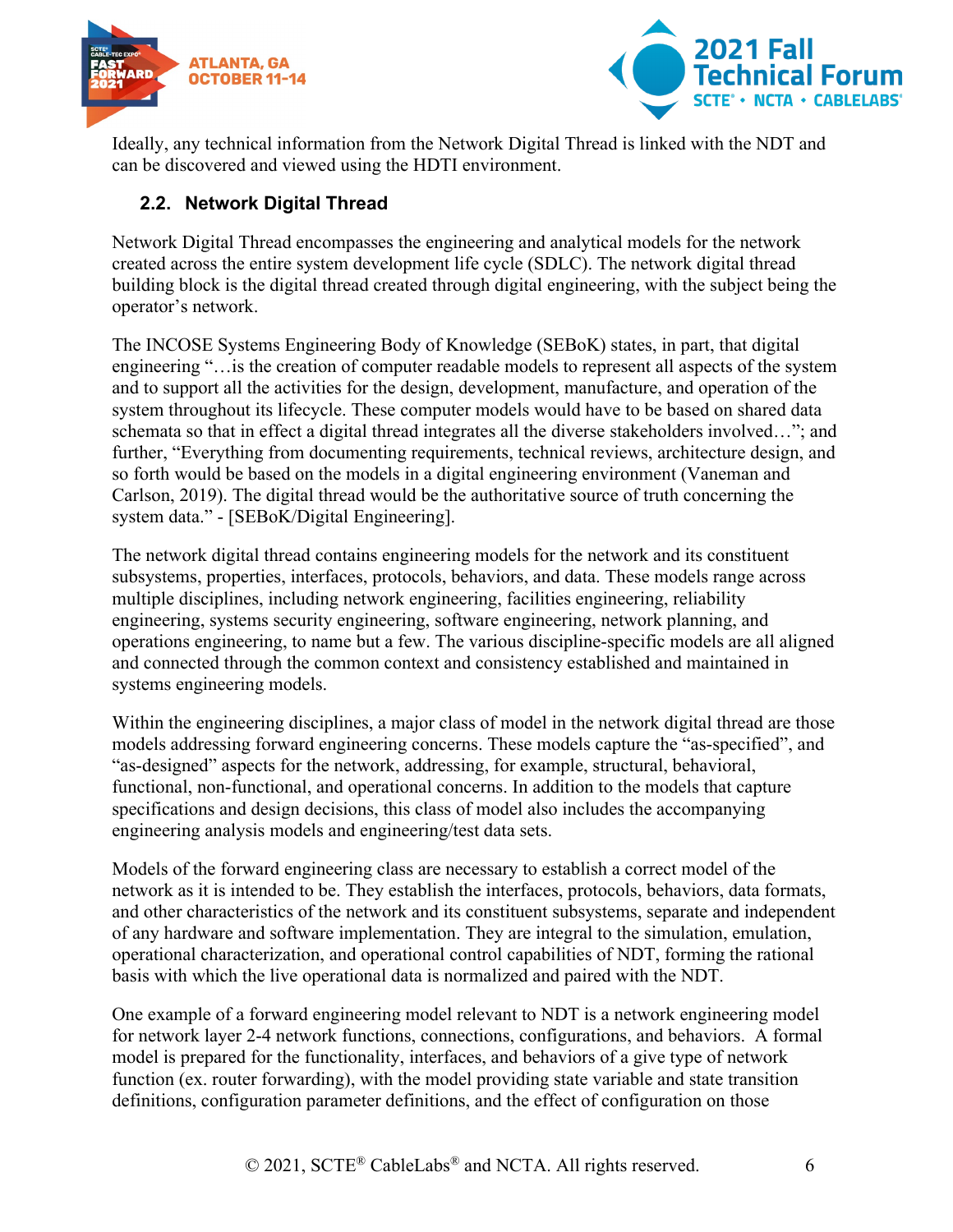



behaviors. Other instance-independent characteristics of the network function can be included in the model. Given a sufficiently elaborated model, the designed layer 2-4 behavior of the network function can be determined given any set of internal state and external stimulus, as can an arbitrary network of many interconnected network function instances.

Another example of a forward engineering model relevant to NDT is a systems engineering model for a state machine-based autonomous operations closed loop controller. This type of controller is used at the network resource level (ex. device) or multi-resource network service level (ex. layer 3 VPN) to actively establish and maintain the operational state of the controlled entity according to operational intent. A formal model is prepared to specify the intent & configuration parameter definitions, states, state transitions, triggers, and actions of the controller, along with the input and output signals (ex. telemetry/events, control, configuration). Given a sufficiently elaborated model, the designed behavior of a closed loop controller can be determined given any set of internal state and external stimulus, as can an arbitrary set of many interconnected closed loop controller instances in communication with one another. Taken together, this type of model provides a key part of the executable specification for closed-loop controllers for network autonomous operations.

A third example of a model type relevant to NDT is a reliability engineering model for a manufacturer's network equipment model (in the last usage "model" means the manufacturer's model identifier rather than a formal engineering model of the equipment). A type of reliability engineering model is the Failure Mode and Effects Analysis (FMEA) model. The FMEA model identifies the inherent reliability characteristics of the equipment design, including the tree of relationships between possible failure modes and the resulting system performance degradation or failure. Given an FMEA model and a set of one or more fault conditions, the effect of the components failure modes to the system performance or safety can be determined and characterized. With relevant equipment test results and measurements from the population of a given equipment model in operation in the field, a predictive model for fault and failure probabilities can be created to live alongside the FMEA model. With a sufficiently elaborated predictive model of this type and the relevant time series state measurements for an instance of equipment, the probability of failure of the equipment can be predicted, indicating a need for proactive maintenance ahead of the failure. This second type of model may be developed using machine learning techniques and is closely associated with the area of predictive network maintenance.

Network digital thread entails more than models. For example, any document-based information or drawings and images relevant for the network created across the SDLC are part of the network digital thread. These non-model-based artifacts can be linked with the models, but do not play an active part in the executable network digital twin.

The preceding examples are but a few of the many types of models that are associated with network digital thread. Other examples include models for system security, network planning, network design (physical and virtual), and mechanical/physical design, among others. Some of these models are design models specifying correct characteristics of the described atomic or composite entities; others are analytical models of the resulting emergent characteristics of those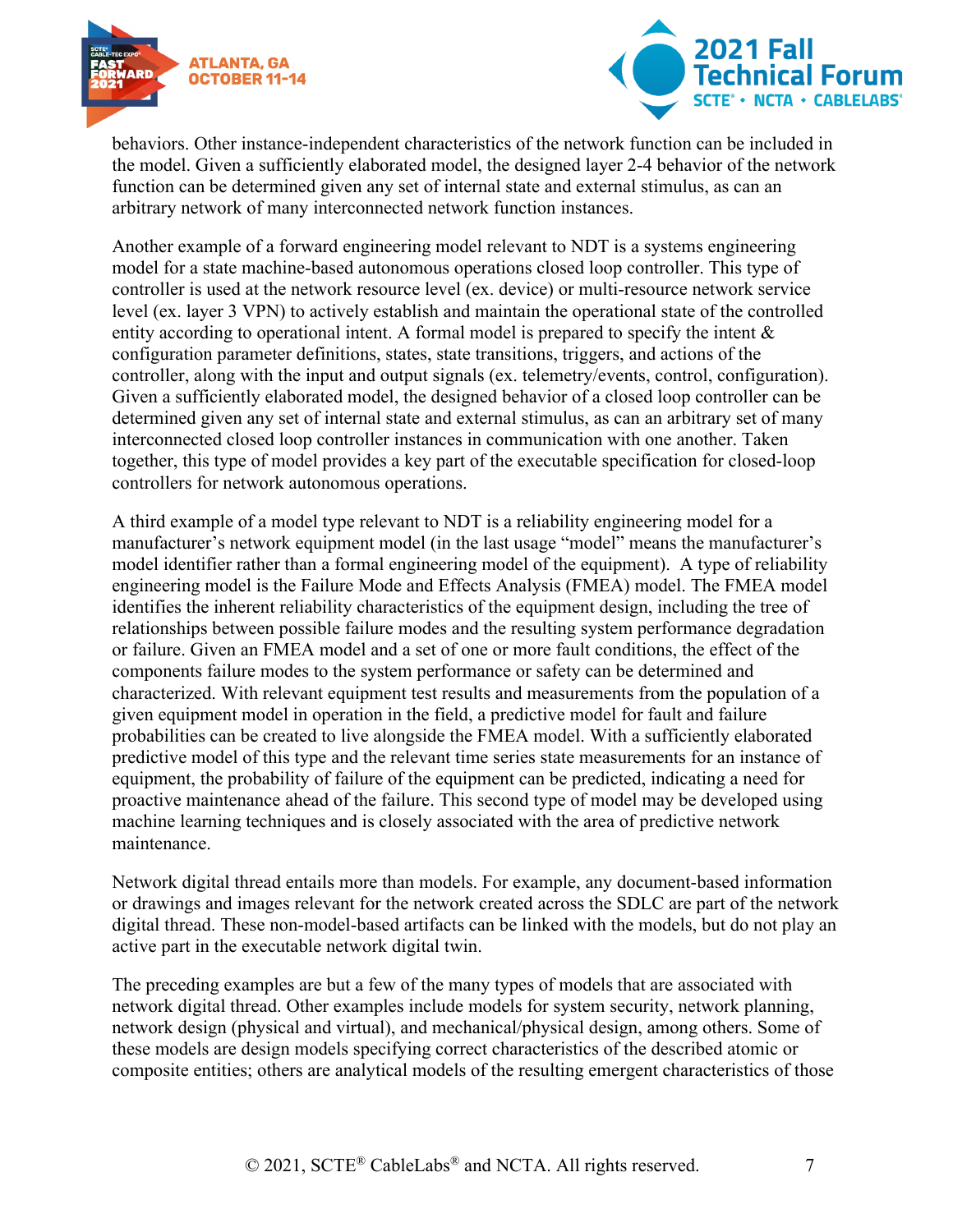



designs (ex. fault tree) or are predictive in nature based on the combination of the prior models with aggregated data from tests and measurements from the field.

All model types described above can be used for the purposes of engineering analysis. Some can be used for engineering discipline-specific model execution and/or simulation. Multi-discipline model execution and simulation is possible when coordinated through appropriate systems engineering models and co-simulation environments. As networks and network operations complexity rises, these techniques become more important to employ for the design and analysis of networks, their data, and their operation, even without the full capabilities of network digital twin.. They are used to support exploration of the network and operations design space and trade studies, for example, without connection to an AT.

#### <span id="page-7-0"></span>**2.3. Network Digital Twin**

The models of the network digital thread designed for execution and simulation in the context of engineering design and analysis, along with the model execution platforms, can be developed beyond the scope identified in the previous section. Doing so enables a spectrum of model execution capabilities directly associated with an actual operating network and its constituent parts. A key characteristic of the approach is that the disparate models are linked together, coordinated, and updated with identical, or at least consistent, normalized, data during their execution.

For example, executable models from the network digital thread (at the needed level of fidelity and from the necessary engineering disciplines) pertaining to an instance of network equipment are brought together, connected, and co-executed in a coordinated fashion on a platform environment designed for that purpose. These executing models are then provided with data from and about the network equipment instance, forming a kind of digital copy of the equipment instance and its state. The digital copy consisting of these models bound with the network equipment instance's data forms the basis of an instance of a network digital twin for the actual network equipment instance.

The dynamic behavior, state changes, and other characteristics of the actual network equipment instance can be simulated, emulated, analyzed, represented, and predicted based on the network digital twin instance. The network digital twin execution platform provides additional data, from or about the actual network equipment instance, to the network digital twin instance as it becomes available.

The data pertaining to the actual network equipment falls into categories that include operational intent, target configuration and operational state, actual operational configuration and state, sensor readings (ex. temperature), network function-specific data (ex. firewall state, traffic counters, routing tables, etc.), and alarm conditions. Additional data about the actual network equipment instance can also include historical information, time-series data, failure data, scheduled maintenance actions, and other instance-related data.

The above data may be obtained for the network digital twin from a variety of sources, including telemetry and monitoring systems, element management systems, operations analytics systems, service provider data systems, or directly from the network equipment instance. The rate and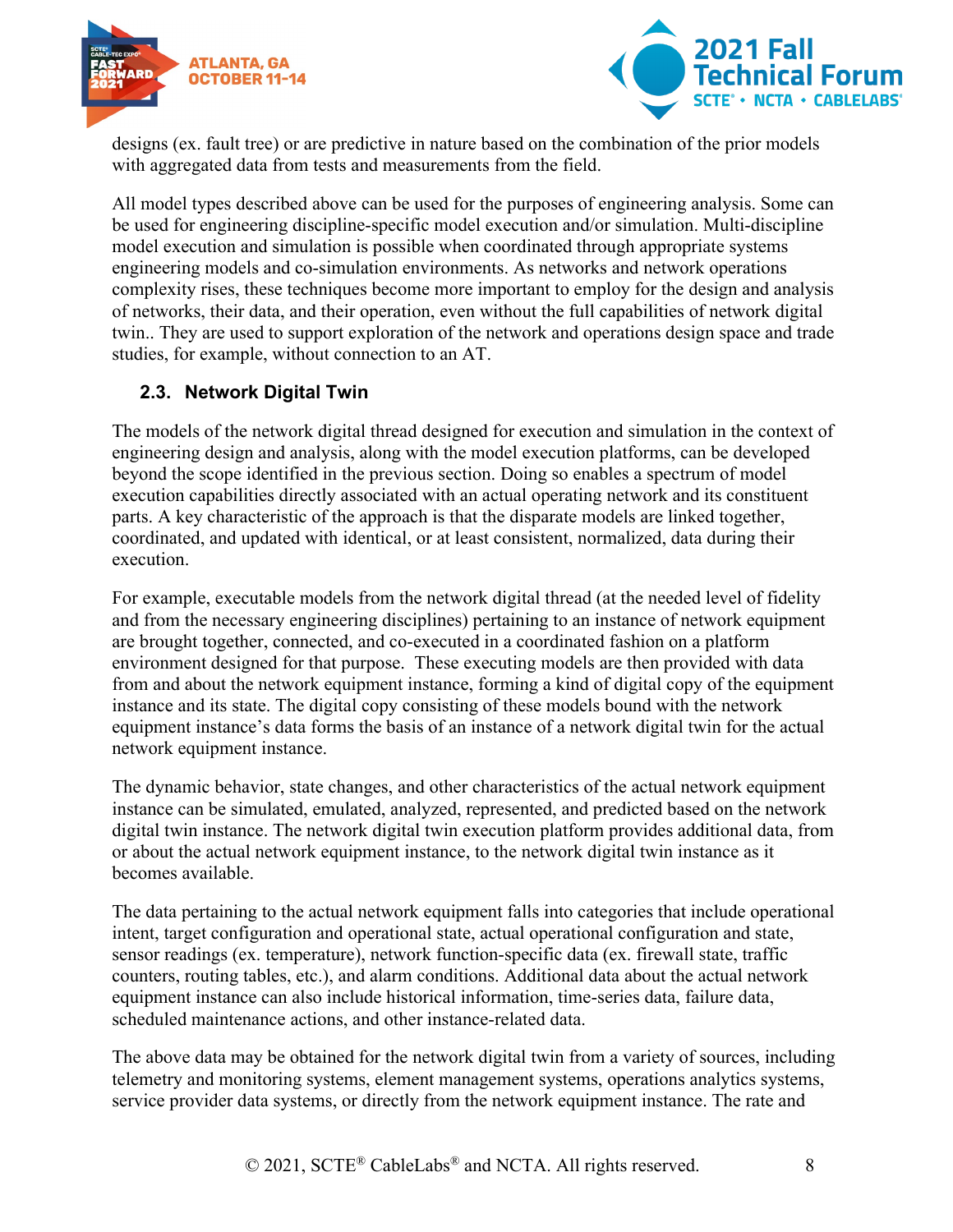



latency at which changing data from and about the actual network equipment is provided to the network digital twin will affect the extent to which the network digital twin instance reflects its twin's state.

Binding multiple, coordinated, executable models with a consistent set of instance data from an actual network equipment instance into the network digital twin instance enables the ability to achieve useful analytical and operational objectives.

The functional/behavioral models in the network digital twin instance combine with the actual twin data to enable analysis and simulation. For example, given a specification of network traffic arriving at one of the interfaces, the resulting forwarding plane and packet transformation functions and behaviors can be determined and/or simulated without further interaction with the actual network equipment instance. The case study later in this paper employs this type of network digital twin analytical model.

Anomalous or incorrect behavior or conditions in network equipment in the operational environment can be identified through the network digital twin's explicit and automatic checking of invariant conditions, constraints, policies, and state encoded in its models. Examples include the presence of disallowed configurations, variance between intent and operational configuration or operational configuration and relevant established policies, detectable functional behavior variances, and fault conditions.

With a network digital twin approach, the often-brittle workflow-oriented techniques using "golden config" templates and scripts for pre-checks and post-checks are eliminated in favor of an approach whereby the multi-discipline specification of correctness in context is expressed in the network digital twin models with continuous evaluation during model execution, and whenever new data is available from the operating environment.

Further, by employing state machine-based closed loop controller models as a part of network digital twins, the entire operational lifecycle of each actual twin in the operating network can be addressed, achieving intent-based network management with autonomous operations.

# <span id="page-8-0"></span>**2.4. Human Digital Twin Interface**

The human digital twin interface is a human-machine interface (HMI) providing the capability for a person to interact with one or more digital twin instances. It provides dynamic visualization of the digital twin instance and related data, and supports human-driven query and intent-based manipulation.

The HTDI is separate from the other functional blocks of the NTDE for several reasons. First, the pace of innovation between the NDT execution environments and HMI variety and innovation pace will be different; de-coupling these two facilitates the ability to take advantage of the pace of each independently. Second, the type of HDTI used for the same NDT is dependent on specific goals for the interaction, roles of the user, and so forth. Multiple HDTI experiences may be in simultaneous operation connected to the same NDT instance.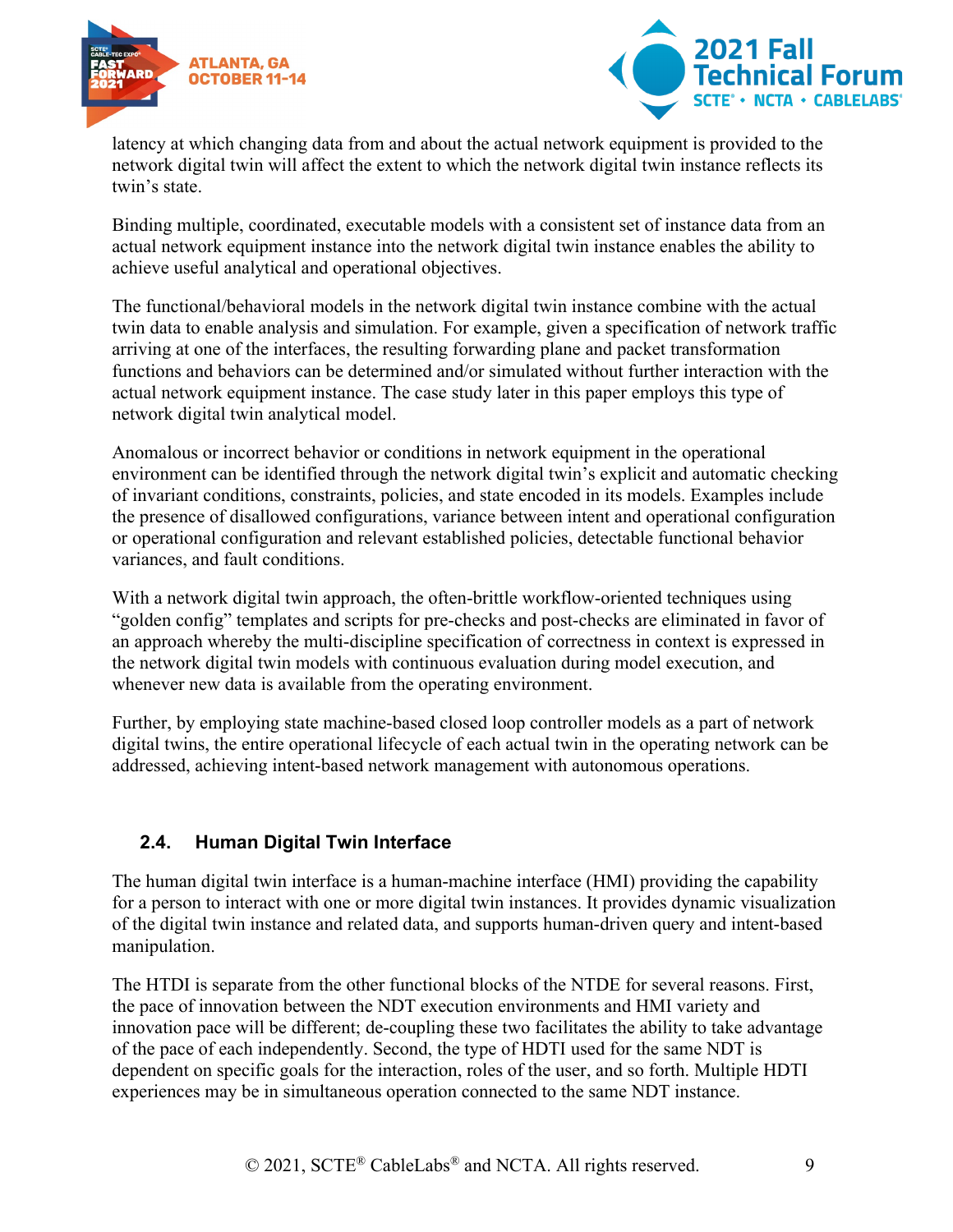



For example, an HDTI based on web technologies with user access via a web browser matches the typical network operations scenario of today. Static and dynamic views, queries, and controls appropriate to the user role and web browser environment are provided.

An application running on a mobile device in the field can also be created as an HDTI implementation, providing field technicians a new and improved way to view and interact with the autonomously operated network.

Another example of an HDTI is that provided by the class of tools, either web-based or native applications, classified as engineering design, simulation, and analysis tools. These tools are not used for operations but benefit from connection to simulation-only NDT instances, or connection to hybrid test environments containing a mix of simulation-only NDT instances and NDT instances associated to AT instances.

A final example with exciting promise for both operations environments and engineering exploration is that of virtual reality HDTI implementations. These will have a transformative effect on network operations centers enabling users to see and interact with the operating network in significantly new and effective ways.

In the operations environment, it may seem that HDTI is just another typical support portal, but that is not the case. The HDTI approach does not present an order/workflow-based view of the operating network, and user-initiated changes for the NDT are not user-initiated by manipulating orders. Rather, HDTI presents an active, intent-based way for the user to manipulate the NDT in a manner that is more natural and direct. With closed loop autonomous operations at work in the NDT layer, the user wields the HDTI to see the live state of the network and directly express intent for changes to the NDT, seeing those changes progressing and taking effect in the same view of the NDT. The overall approach embraces autonomous operations while hiding the complexities of its implementation, and, at the same time, provides improved visibility and control to the user.

#### <span id="page-9-0"></span>**2.5. Observations and Implications for Network Digital Twin**

Applying network digital twin in the service provider network operations environment can take several forms ranging from passive uses for visibility, analytics, and verification/constraint checking on one end of the spectrum, to a full-up intent-based network with closed loop autonomous operations on the other.

The types and fidelity of models used in the NDT should be tailored to the specific purposes for which NDT is being used. An ideal network digital twin ecosystem should facilitate the flexible mixing, matching, coordination, and harmonization of the various models and uses.

Employing network digital twin effectively for many useful purposes does not require direct use of AI/ML at all. This is particularly true when using network digital twin for autonomous operations. Intent based network operation built upon executable models for state machine-based closed loop control, policy and constraint checking, service-to-resource configuration mapping, and other autonomous operations capabilities, along with integrated, consistent, and improved visibility, are achievable and valuable without direct reliance on AI/ML. It is preferable for the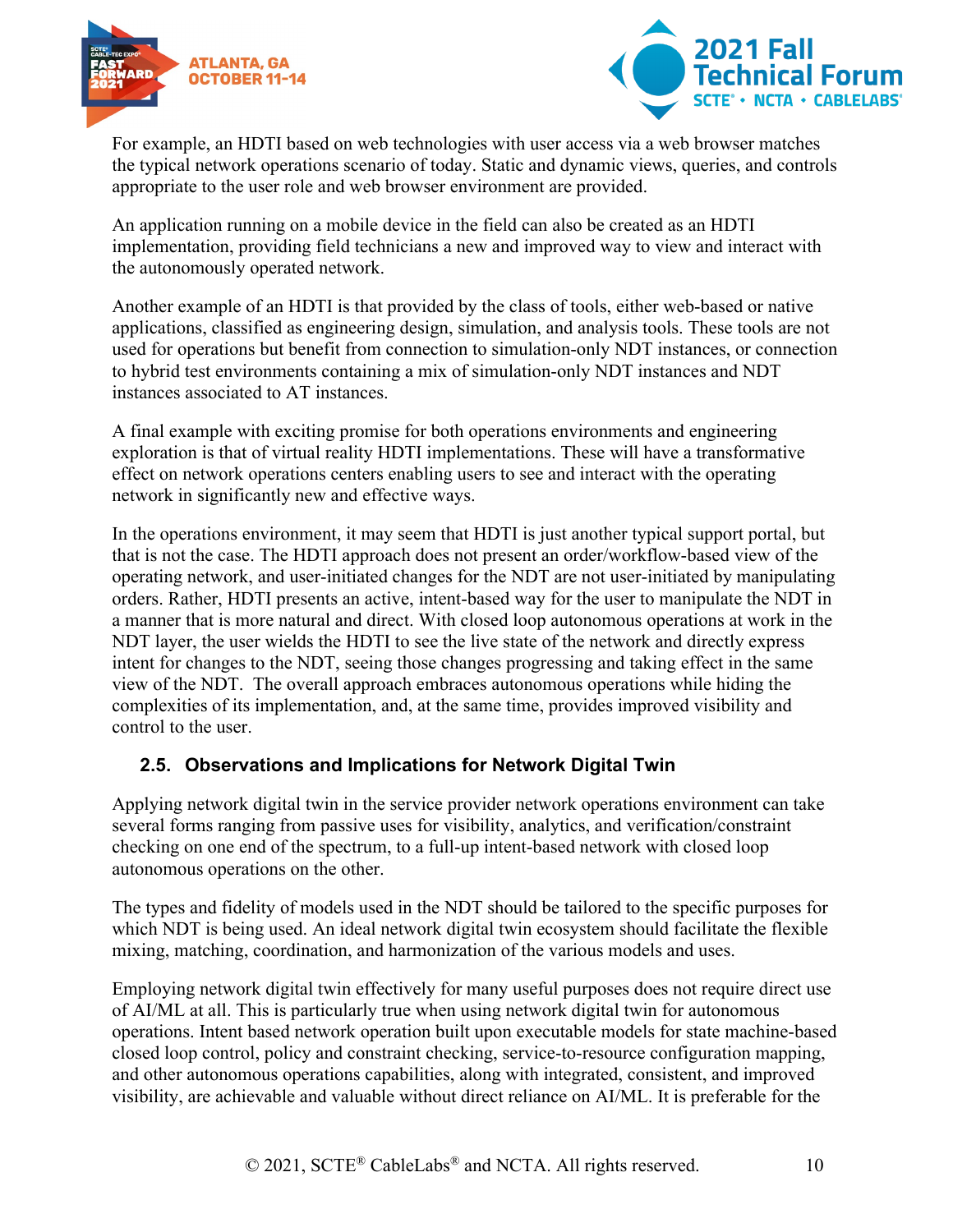



automated operation of the network to be explicitly designed, implemented, and verified for desired characteristics through forward engineering disciplines. This approach ensures autonomous network operations remain consistent, explainable, and predictable.

On the other hand, AI/ML plays a vital role for the network digital twin ecosystem. It has already been discussed how machine learning plays an important role in engineering analysis and the formation of predictive models, playing a key role in the design of the executable models of the NDT. In connection with autonomous operations, machine learning has a key role to play in operations analytics (OA) within the network digital twin ecosystem, providing informational/advisory signals back into the closed-loop controller portion of the NDT. For example, the employment of OA functions based on machine learning and connected to the NDT used for evolving intrusion detection, identifying unusual network operational patterns, predicting equipment failure, and providing other operational recommendations. These OA advisory signals flow into the autonomous operations closed-loop controller layer of NDT; the controller layer is designed and configured to have a predictable and tested response, including the option of ensuring any appropriate human-in-the-loop decision making.

Of particular importance for success, and a challenge to be overcome, is the standardization of information across the NDT models and the normalization of network data (ex. from the AT) presented to those models. One of the benefits of moving to a network digital twin approach to network autonomous operations is that it will be a nexus forcing function to that normalization. It is a systems engineering challenge that begins early in the SDLC and affects multiple operator systems and organizational silos.

The network digital twin approach will transform the way provider networks are designed and operated, but it will not arrive overnight and all at once. Organizational inertia of existing tools, techniques, skills, and processes across the SDLC will need to be overcome. Here, too, it will take years to fully realize the complete architecture described in this first section.

However, network digital twin implementation has begun. The next section provides a case study of how one group at Cox has embarked on the journey employing a network digital twin operations analytics model for the data center network.

# <span id="page-10-0"></span>**3. Case Study: Network Digital Twin in Cox's Data Center Network**

With the goal of promoting the long-term health of Data Center Network operations within Cox Communications, Inc. (CCI), the Data Center Network Engineering (DCNE) team has embraced Intent-Based Networking (IBN) as outlined in "Intent-Based Networking – Concepts and Definitions (draft-irtf-nmrg-ibn-concepts-definitions-02), A. Clemm, *et. al.*" and in "Intent-Based Networking – Concepts and Overview (draft-clemm-nmrg-dist-intent-03), A. Clemm, *et. al.*", as a guiding framework in the implementation of a holistic automation strategy within CCI data centers. These documents, taken together, do not constitute a detailed blueprint for IBN, rather they define IBN and the structural components necessary to implement an autonomic network at a conceptual level. While investigating the promise and feasibility of IBN, it became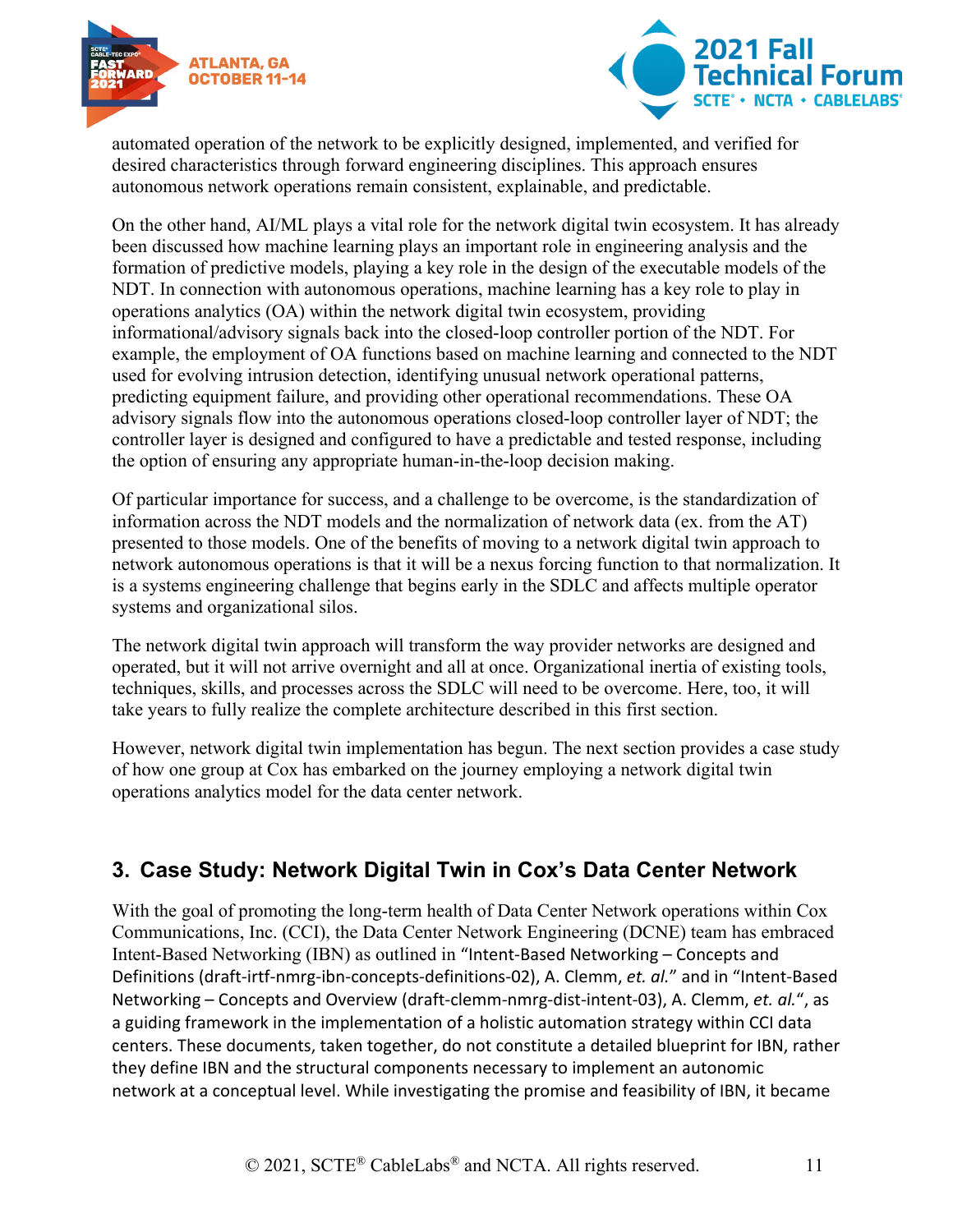



readily apparent that implementing automated change would require a high degree of visibility into the configuration and operation of network devices.

#### <span id="page-11-0"></span>**3.1. Background and Discussion of IBN Strategy**

In the summer of 2020, the CCI Data Center network team began work developing an Intent-Based Networking strategy that could be implemented in successive stages with each stage providing value on its own and subsequent stages building upon the value of previous stages. Six stages were identified:

- 1. Visibility
- 2. Validation
- 3. Change Automation
- 4. Event Management
- 5. Auto-Remediation
- 6. Autonomic Network Operation

**Visibility** – Raw data about the network needs to be accessible at a *human* level. Considering the massive amount of network data that can be collected on a tier-3 Internet service provider network, it is important to distill that data into a digestible source usable by both humans and machines. This data must include both device and topology data as well as statistical traffic data. The refinement and analysis of this data into a usable, published dataset is the goal of this stage.

**Validation** – Testing using the data collected during the visibility stage provides a basis to ensure that the network is operating according to designed intent. In this stage, suites of tests are built to validate configurations, topologies, traffic flows, etc. These tests can then be used to ensure that changes to the network do not violate the original design intent of the engineer.

**Change Automation** – The risk in performing automated changes to the network is less stressful with a high degree of visibility into the operation of the network and the ability to validate that those changes had the desired result and did not break any existing network functions. This stage is often built in parallel to the previous two with the goal of automating simple, repetitive tasks. As Visibility and Validation mature, Change Automation can be trusted with riskier changes. Part of this stage is the identification of component configurations (config snippets) used to implement specific functions, i.e., implementing an access control list (ACL) to control access to the routing engine.

**Event Management** – Leveraging Visibility and Validation, AI and Machine Learning can be employed to detect anomalies in expected behavior. Analysis of these anomalies leads to the identification of events, which can be investigated, and appropriate action taken through human interaction.

**Auto-Remediation** – As the Change Automation and Event Management stages mature, trust in allowing the network to heal itself grows. Once a specific course of action has proven to resolve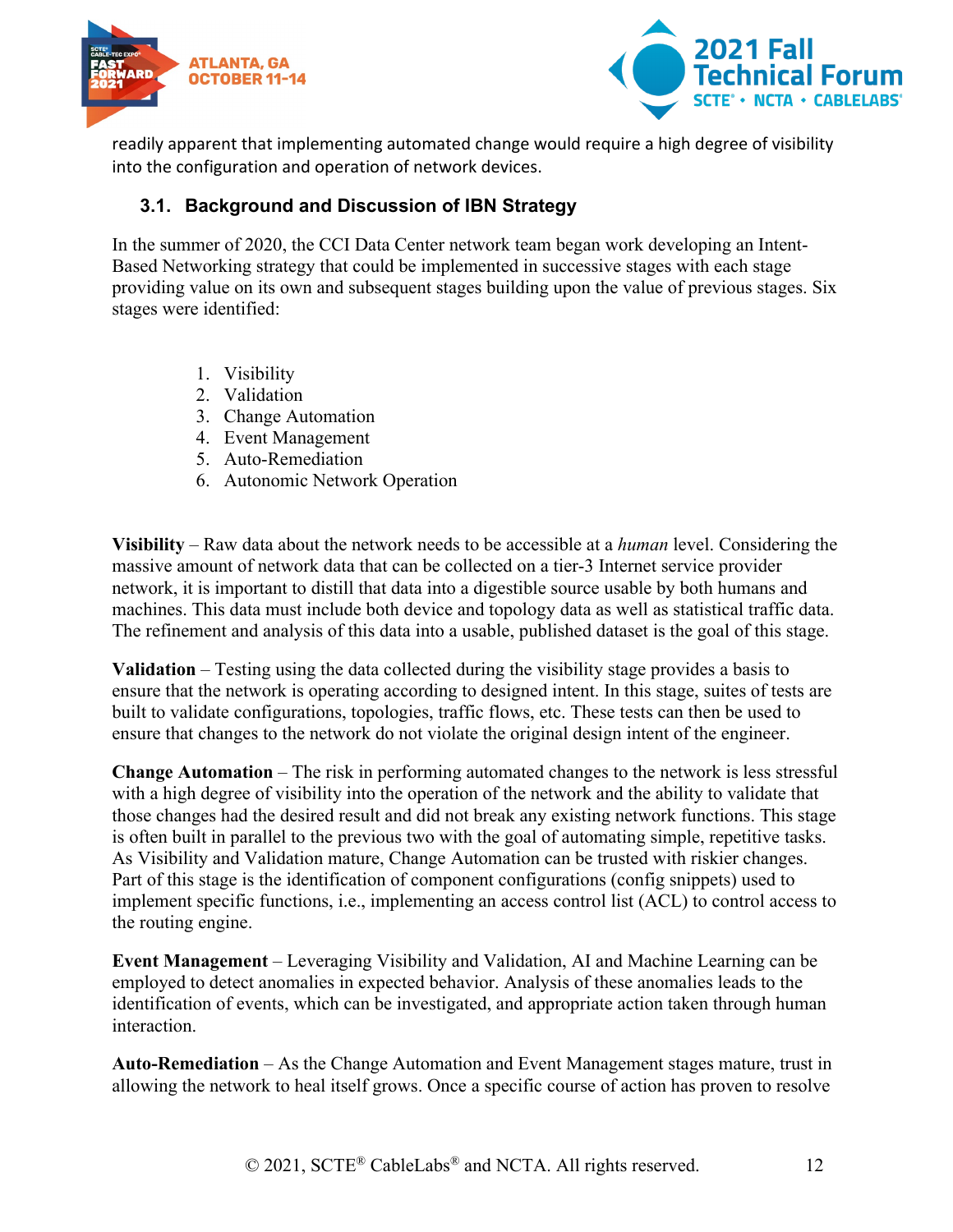



an event that commonly occurs, Change Automation can be used to automatically fix or handle those events.

**Autonomic Network Operation** – This final stage requires significant investment in the previous five stages to the point where AI and Machine Learning algorithms can review highlevel intents provided by engineers, validate them against the operating network, review the component configuration libraries of the Change Management stage to make determinations regarding how the network should be configured to realize the intended design of the network and finally schedule and implement the changes identified.

With this strategy in mind, the Data Center Network Design team began developing use cases focused on developing the Visibility and Validation stages.

#### <span id="page-12-0"></span>**3.2. Definition of Use Cases**

Like most traditional network teams, the Data Center Network team at CCI is staffed primarily with engineers trained mainly on networking and security disciplines with a smaller number of individuals that have cross-training in programming and automation. Staff are comfortable working in a device command line interface (CLI), but less so writing code or leveraging tools like Ansible to make inquiries or changes to devices. To encourage the adoption of a 'NetDevOps mindset', the DC Network team began investigating various tools to facilitate movement *away from the CLI*.

A set of use cases was identified, and various network tools were researched for their feasibility in meeting those uses cases, as well as the part they could play within the broader context of the team's IBN strategy.

#### *3.2.1. Functional validation of the network intent.*

<span id="page-12-1"></span>As discussed regarding Visibility and Validation, a fundamental component of our IBN Strategy is the ability to collect network data and test it based on an expected outcome. While many might consider it sufficient to validate that device configurations were matching some pre-defined standard template, it is also important to validate those devices were operating as expected and were implementing the intent of the design. The latter validation capability required a considerably more sophisticated testing framework to enable validating the output of various commands.

Examples of intents identified for the proof-of-concept testing were:

- 1. Route Propagation
- 2. Expected Path Analysis
- 3. FWs blocking/passing traffic as expected
- 4. VLAN Propagation within the Data Center
- 5. EVPN Functionality
- 6. Physical link connectivity and bi-directional traffic validation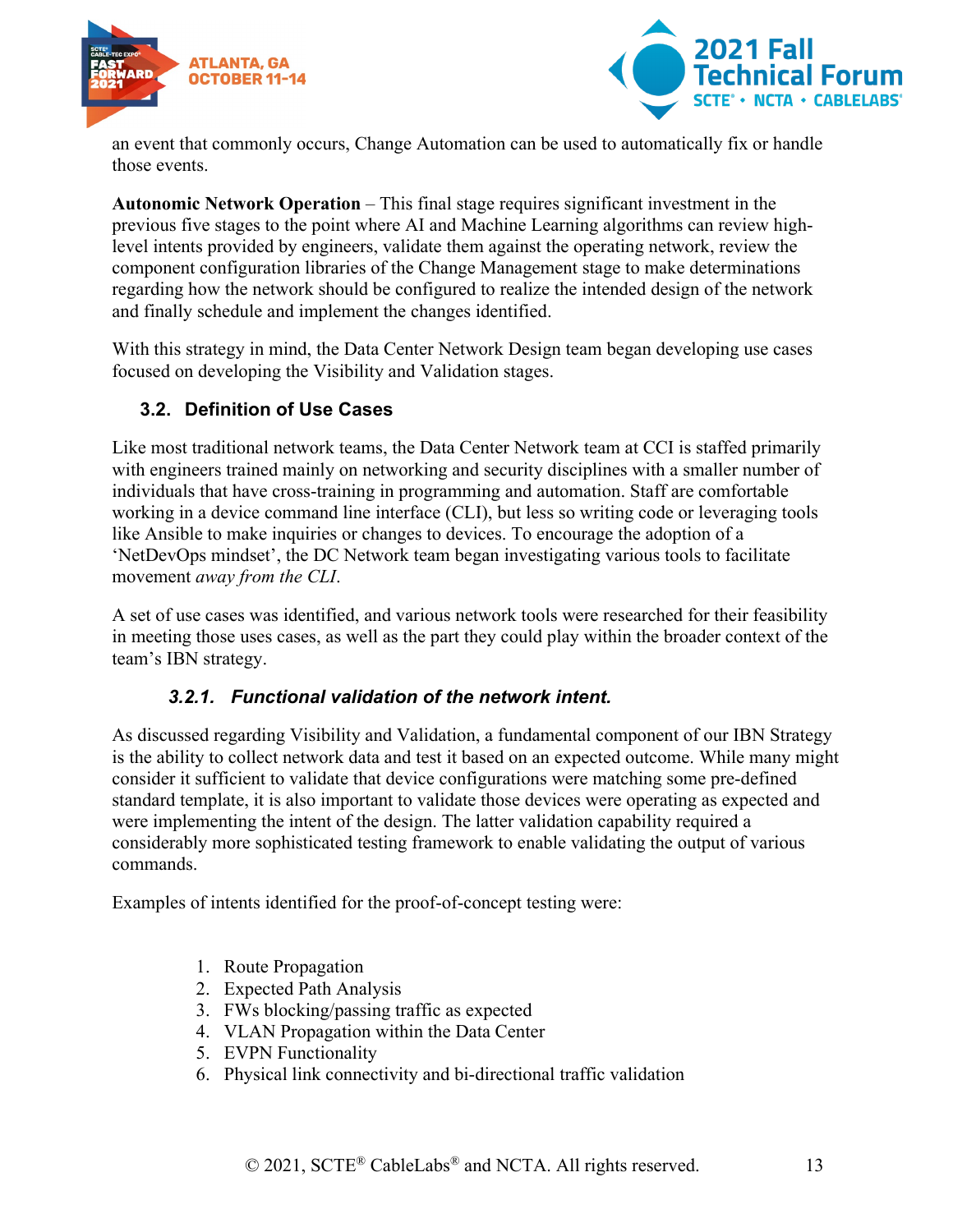



#### *3.2.2. Network database – searchable codex of devices and linkages.*

<span id="page-13-0"></span>Another aspect of visibility that was researched is the ability to perform a search and find various conceptual entities and where they might exist within the network. The goal was to quickly locate and isolate things like:

- 1. Devices and Device Interfaces
- 2. MAC and IP Addresses
- 3. VLANs
- 4. Routes
- 5. ACLs
- 6. L3VPNs
- 7. Text within a device's configuration, such as a neighbor hostname in a physical interface description.

# *3.2.3. Reporting – Automated Querying of Network Database*

<span id="page-13-1"></span>A final identified use case is the ability to perform ad-hoc queries on network data for the purpose of reporting. This use case could in turn facilitate other use cases by giving users direct access to search device data, create reports for management, or use search results as inputs to some other process.

#### <span id="page-13-2"></span>**3.3. Decision to implement a PoC with a Specific Vendor**

Based on research and the use cases identified, an application was selected for implementation in a POC environment. One of the key factors in this decision was the fact that the application chosen builds a mathematical model of the network based on the transformations made to a packet as it passes through the network. Because the data center network at CCI implements EVPN with L3VPNs, it can be confusing to troubleshoot packets from the CLI. The application gives CCI engineers the ability to visualize how complex network configurations affect the path an IP packet takes through the network on a hop-by-hop basis.

#### *3.3.1. Discussion of Implementation*

<span id="page-13-3"></span>After reviewing the possible security issues with the CCI internal security team, it was decided to implement the application in a SaaS model. In this model, an internal *collector* is installed within the security perimeter of the organization with the ability to make SSH connections to all devices participating in the network model. The collector logs into each device, runs a battery of commands and collects the resultant data generated by those commands. It then bundles up the data and encrypts it for shipping to the cloud environment, which processes the data, builds a mathematical model of the network, and provides a searchable map through the cloud-based GUI.

Depending on the number of devices requiring collection, the sizing of resources dedicated to the collector may vary. Appropriate sizing for the collector is something that needs to be determined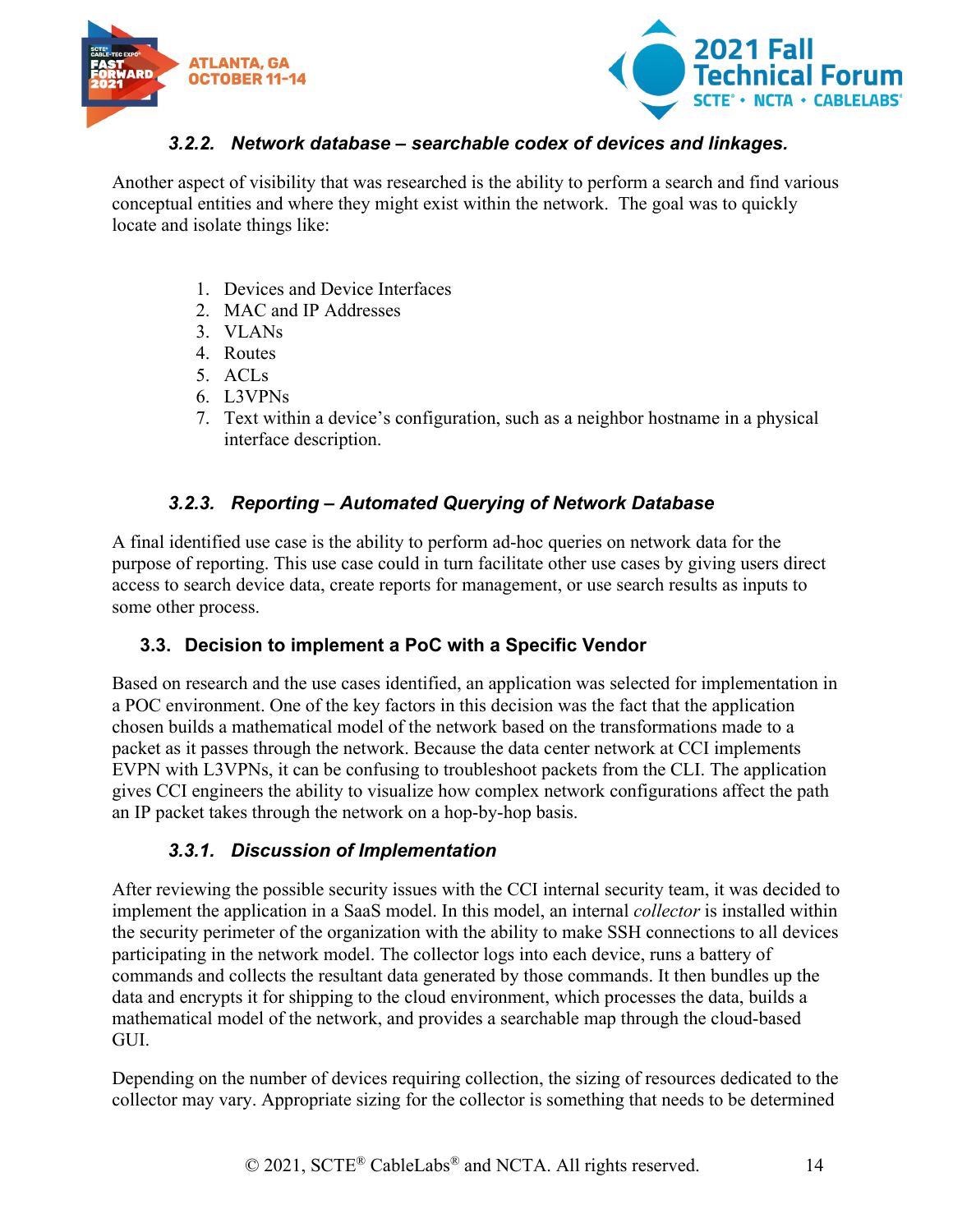



as part of the implementation process. It is important to note that the function of the collector is solely as a means of gathering information, not processing it. If the 'on-prem' application model is used, resource requirements are significantly higher.

Management of the collector is handled through automation provided by the vendor and upgrades to the cloud environment are all managed internally by the vendor.

The ease with which the application can be managed within CCI was an important factor in the decision to eventually move forward with purchasing the fully licensed version of the application.

#### *3.3.2. Discussion of adoption and usage*

<span id="page-14-0"></span>The CCI DCNE team manages network connectivity for multiple data centers with the organization. There are two primary data centers, one in Alpharetta, GA and one in Phoenix, AZ as well as a disaster recovery data center in the Metro Atlanta area. In addition, there are distributed regional data centers servicing edge applications in the various CCI markets. To quickly gain benefit from the application, maps of each data center were built to assess if there were possible issues at those locations by running basic checks to validate connectivity between devices. After this initial stage and discovery process, a full map of the network including the network backbone was created. This map allows for the analysis of path data between the various data centers and ensures that traffic follows the expected paths based on where it originates and where it is destined.

Adoption of the new application has not happened as quickly as hoped. The initial collection of data in the primary data center included many devices. Because of this, the first maps which were drawn by the application were highly complex and difficult to understand. Though the search features worked as expected and gave accurate results, the complicated nature of the maps discouraged some users from engaging with the tool. To counteract this complexity, the application allows devices to be aggregated into 'clusters' represented by a single node on the map. This has been effective at making the map more digestible but requires a significant investment in effort to curate the maps. Leveraging the application's API, automated tools for map curation are being developed.

#### *3.3.2.1. Device selection and curation of map*

As previously discussed, having an accurate map is vital to developing trust in the tool by network personnel. While it may seem obvious on the surface for highly complex networks, determining the set of devices to collect requires some forethought. While the process of collecting and mapping the network can provide significant insights, a haphazard approach to adding devices can lead to a map that requires significant effort to curate. Built within the tool itself are the capabilities to automatically curate connectivity between devices, but this requires LLDP/CDP on devices interfaces, something that for security reasons is not viable on all devices (such as FWs and some LBs). Consequently, manually linking those devices together can become a time-consuming part of the curation process.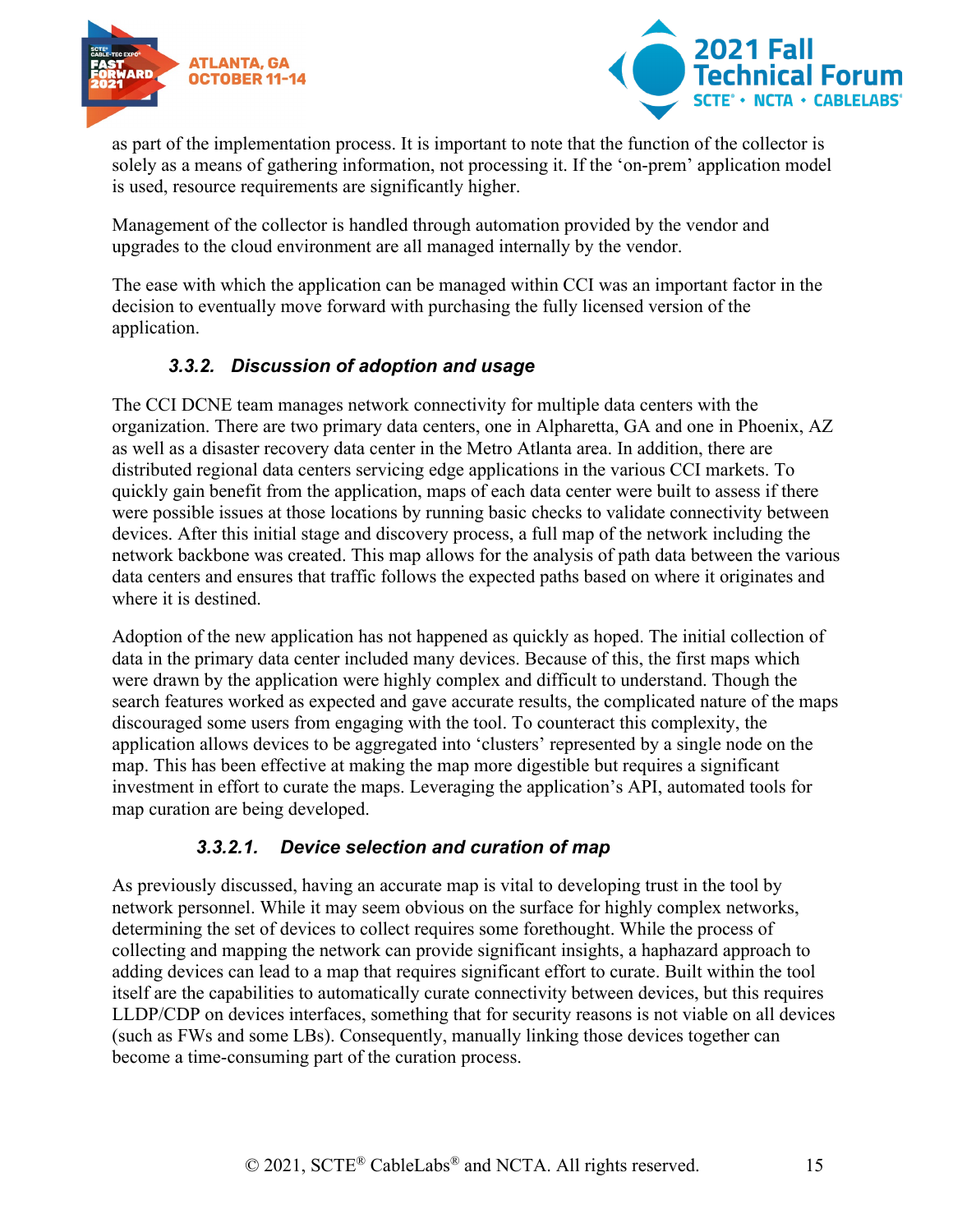



A recommendation to make the process smoother is to start from a central point or 'core' network device and then expand the collection of devices towards the edge of the network. By doing this, devices can be added to the network in a manageable way and the location and placement on the map more easily be curated.

# *3.3.2.2. Usage/adoption among front line staff*

A key aspect of adoption is the use of the application as a troubleshooting tool. The search capability allows users to do things like locate hosts within the network or search paths through the network to ensure that end-to-end traffic is following the expected path. During the information gathering phase of the troubleshooting process, being able to quickly collect this data can have a significant positive impact on MTTI (mean time to innocence) and MTTR (mean time to resolution).

While the application has shown significant promise, there has been some difficulty in getting some network staff to adopt a 'new' tool when they are used to using other tools or using the CLI. A four-session training course was presented to show the efficacy of the tool as a troubleshooting resource. Three sessions were presented by internal staff and a fourth was presented by the vendor. Sessions were recorded and made available for the broader network community at CCI. Although this did increase the user base slightly, it did not reach the expected goal for number of users in the allocated time frame.

While some staff have seen value right away and have begun adopting the tool, these staff tend to be higher-level engineers. We are seeking further engagement and feedback from the potential user community to increase future adoption.

# *3.3.2.3. Expected growth in adoption*

Recognizing the need to integrate this new application into the typical troubleshooting workflow for front line network support, we have undertaken to analyze the typical use cases seen by operations staff. More training on how to solve specific troubleshooting problems will be developed. During this process, operations staff will be engaged to provide feedback to the development process.

Another point of attack in growing adoption is the development of network queries to provide value to users by using the application's query engine to gather data, generate reports, etc. Queries that provide detailed validation of proper device configuration, for example, proper MTU sizing on an interface, can be adopted as part of a workflow process to remediate devices that are out of standards compliance. While this may initially be implemented as a manual process, the application provides a facility to make testing an reporting an automated process on all collections.

# <span id="page-15-0"></span>**3.4. Discussion of PoC Results**

Based on the use cases described above, the POC was very successful. In fact, very early on in the POC, issues with the network topology requiring immediate attention to prevent possible outages were discovered.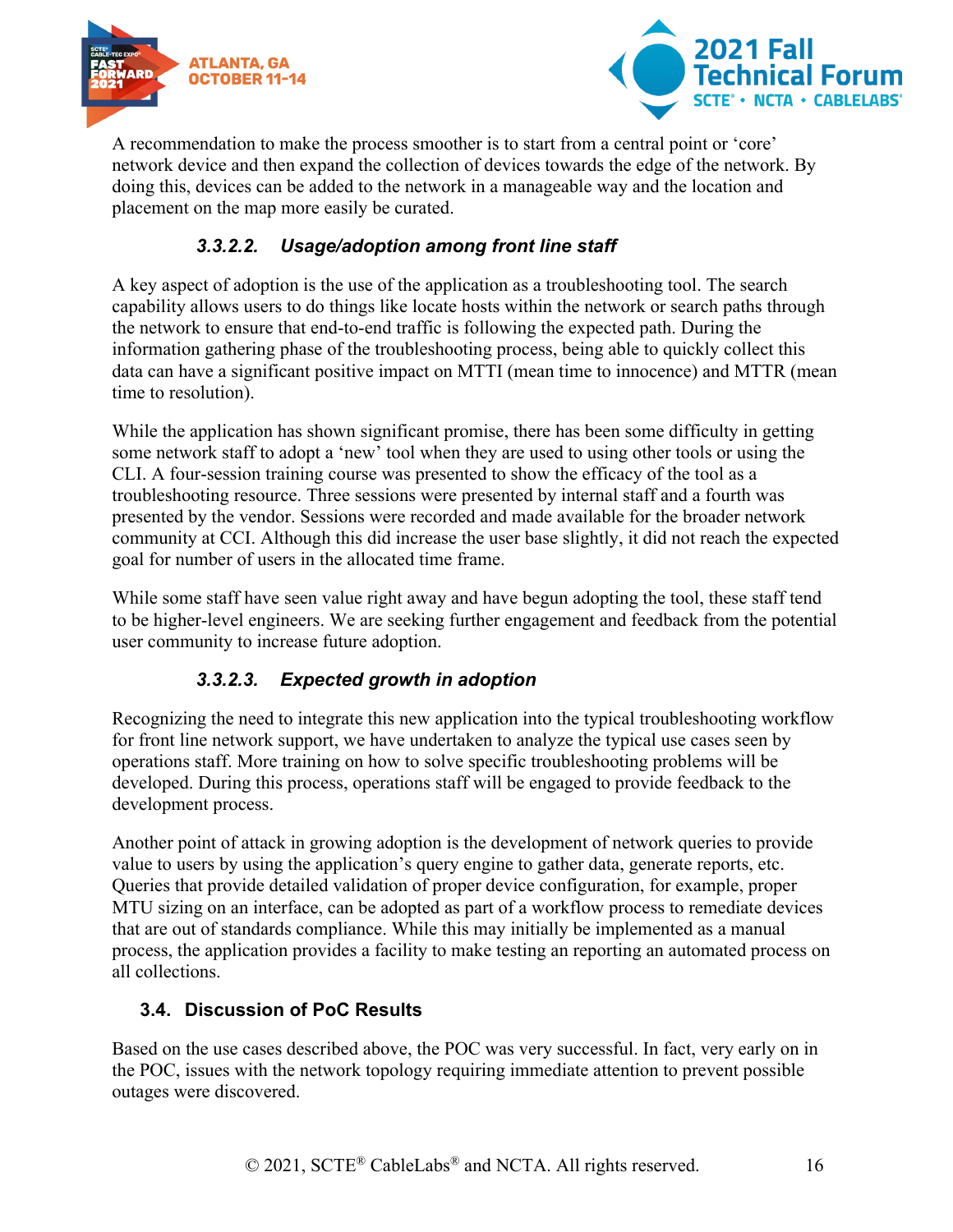



# *3.4.1. Efficacy of network entity searches.*

<span id="page-16-0"></span>One of the most useful toolsets is the ability to search the network for various network elements, such as IP addresses, MAC addresses or VLANs. This search capability has proved very useful and provided great insight into how VLANs are distributed in the various data centers. After searches are entered valid results are shown both as tabular data and as graphical representations on the map. When searching for a VLAN, all points that the VLAN is distributed to are shown on the map.

# *3.4.2. Efficacy of network path searches*

<span id="page-16-1"></span>Probably the most powerful of all the tools in the application's arsenal is the network path search: given two IP addresses on the network a graphical representation of the path traffic takes between those points is given. That path information includes detailed information from each device in the flow, including how the packet changes from entry to exit as it moves in and out of the device. The detailed information provided is extremely useful because it allows us to view the relationship between underlay and overlay parts of the EVPN configuration.

# *3.4.3. Use of network queries to identify misconfigured network devices*

<span id="page-16-2"></span>Another useful tool of the application is the query engine. This tool allows us to generate queries against all the devices in a map, extract data from those queries, and run tests against that data. During the POC we used this facility to validate the configuration of MTU size on device interfaces. Manually validating the MTU size on thousands of device interfaces is a tedious and error prone process. By writing a properly formed query, we can ensure that all device interfaces that are administratively and operationally 'UP' have an MTU of a certain size or greater. This function works very quickly and gives us the information needed to hand off to our operations teams in csv-formatted report so that the incorrect interfaces can be remediated.

# <span id="page-16-3"></span>**3.5. Realities of Digital Twin maintenance**

As described in this case study, the digital twin shows great promise in helping validate the proper operation of the network based on the intent of the network design. There are, however, some considerations that affect the construction of a network digital twin as it is being created and managed.

#### *3.5.1. Time requirements for staff to manage.*

<span id="page-16-4"></span>The initial time commitment for building a digital twin is very high but should taper off as the number of devices in the collection reaches the full set of devices in the network. This is especially true if accommodations can be made to device configurations that make automated mapping of the network easier, such as the implementation of low-level device discovery protocols is enabled, such as LLDP or CDP. While the application was able to infer connections between devices without direct LLDP/CDP data by analyzing MAC addresses and ARP tables on the device, inference of connections can only work if the application can collect the data necessary to make those inferences. In some cases, network configuration can prevent the collection of that data.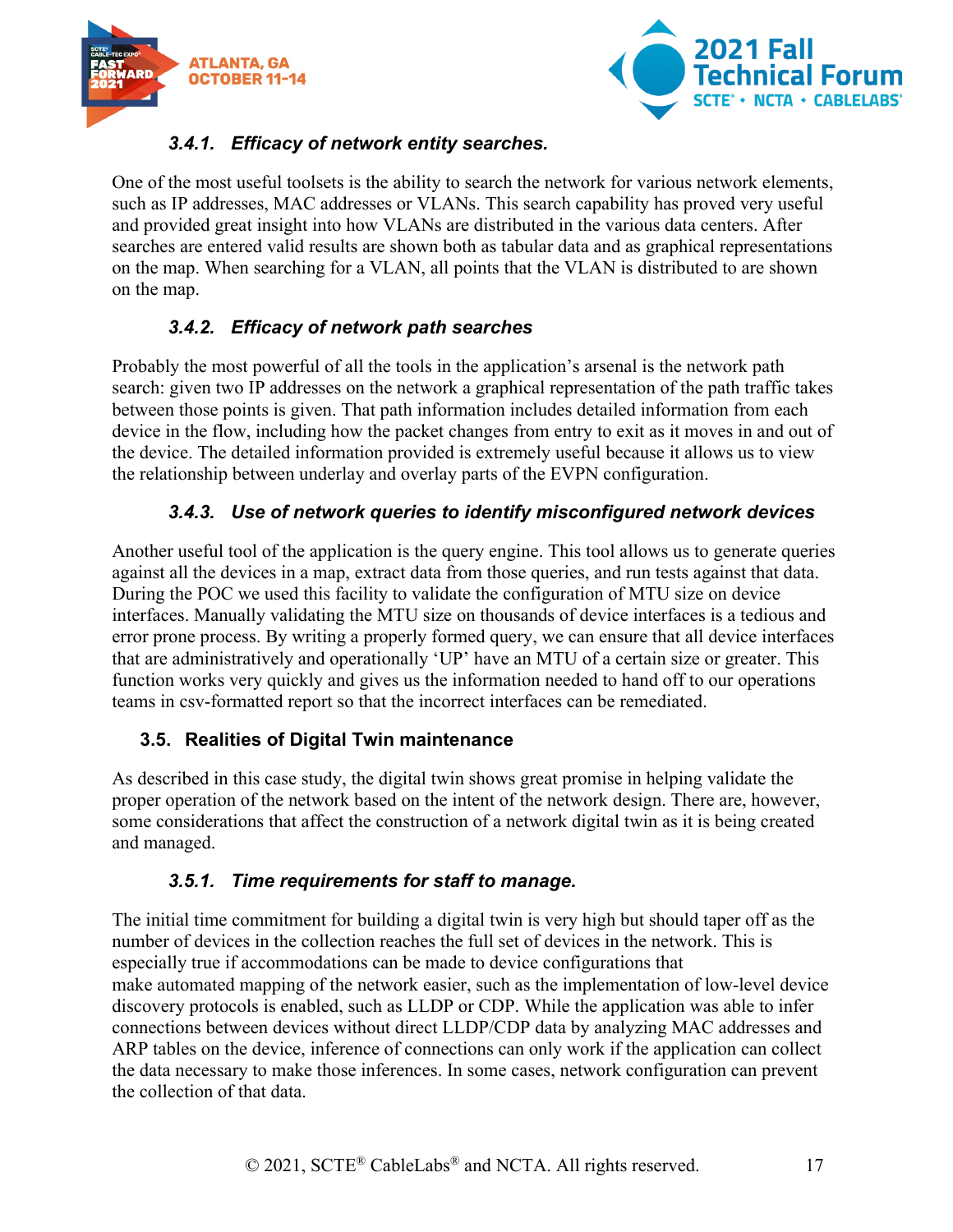



Once the topology of the network is reviewed, and any curation of the twin required is completed, the application will maintain an accurate assessment of the topology unless some change requires an update to the map. It is important to note that the time needed to manage map curation at this point relates to arranging the placement of devices/cluster nodes on the map in such a way that it is readily understandable by all network staff.

# *3.5.2. Assigning overall responsibility/technical advocacy for map(s)*

<span id="page-17-0"></span>It is important that a RACI matrix be developed for ownership and management of digital twins. Responsibility and accountability for the accuracy of each map must be vested in individuals who have an interest in the value provided by the map. In a highly complex data center environment, especially a service provider environment, it is likely there is no one person who has a full understanding of the entire data center network. Being able to ensure that the map is accurate is an effort that should be shared between design and operations staff and should enlist enough staff to ensure expertise throughout the environment.

An example of the need for this effort would be the case where a connection between two devices was not properly discovered, requiring manual configuration in the digital twin model. In this case, path searches may not resolve as expected, which would be an obvious indication of an issue to someone familiar with the expected path that traffic should take.

#### *3.5.3. Cost/Benefit discussion.*

<span id="page-17-1"></span>While a full ROI analysis has not been performed on the application, there have already been several instances where the manpower required to analyze and remediate issues in the network discovered by the tool would have been orders of magnitude greater if done manually (if they would have been identified and fixed at all). It is important to note though, that fully realizing the value of the tool requires investment in manpower to customize the tool to the specific environment within which it is deployed, which is something that must be done on case-by-case basis. In addition, a fair accounting of the fully realized ROI would require a significant analysis in time savings for network staff.

# <span id="page-17-2"></span>**4. Conclusion**

We hope that the paper has provided a blended view of network digital twin, including both a forward-looking glimpse of the long-term landscape with some of the exciting transformative possibilities, and a practical account of how one such possibility is being realized today.

In the words of Lao-tzu, "A journey of a thousand miles must begin with a single step." The introduction, development, and wielding of network digital twin is a journey worth taking. We welcome fellow travelers on this journey as we all take the first steps!